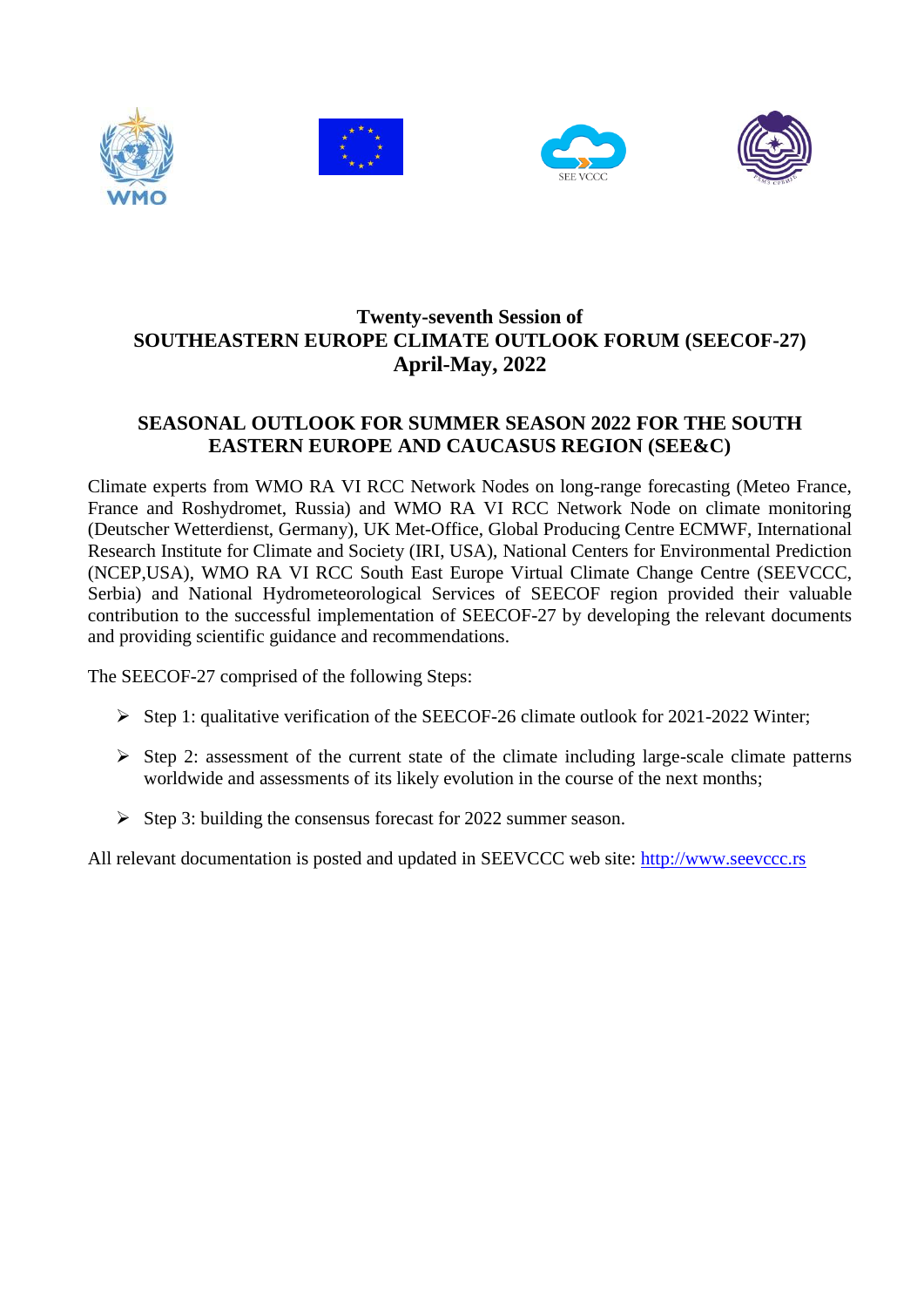# **SEECOF-27 CLIMATE OUTLOOK FOR THE 2022 SUMMER SEASON**

Similarly, to MedCOF-18 seasonal climate outlook, SEECOF-27 prediction is based on the output from dynamical models, including, inter alia, the operational products of the SEEVCCC centre, statistical models and teleconnections of large-scale climate features.

Observed sea surface temperatures and forecast for the coming three months show moderate la Niña conditions and negative Indian Ocean Dipole, while positive anomalies are taking place in the equatorial Atlantic. Most models show a typical atmospheric response to la Niña conditions, with good agreement for a negative PNA pattern. Over the Atlantic, a majority of models favour NAO+ and EA+ scenarios, so zonal circulation is expected to predominate. Soil is dry over north-western parts of the domain, which is associated with an enhancement of heat waves.

The maps show the probabilistic consensus forecast for the tercile categories of anomalies for seasonal mean temperature and precipitation, relative to the 1981-2010 period. Due to the climatewarming trend, anomalies are affected by the selected reference period.



In the entire SEECOF region, summer temperature is likely to be above-normal, with the probability increasing from the northern and north-eastern region (Zone 2 in Figure 1) to the remainder of the region (Zone 1 in Figure 1).

Uncertainties in regional predictions are higher for precipitation than for temperature. Most of the Ukraine is likely to experience below- or near-normal conditions in terms of summer precipitation sums. Most of the SEECOF region will receive below-normal precipitation sums with the probabilities increasing from the north-west (Zone 1 in Figure 2) towards east of the region (Zone 3 in Figure 2). It is noteworthy that certain parts of the country, particularly mountainous regions, might receive near- or above-normal summer precipitation totals due to the episodes of enhanced convection accompanied by heavy precipitation.

**Note:** Due to dry season masking, it is not possible to forecast summer precipitation totals along the eastern coasts of the Eastern Mediterranean, Crete, Cyprus, Israel and Jordan.